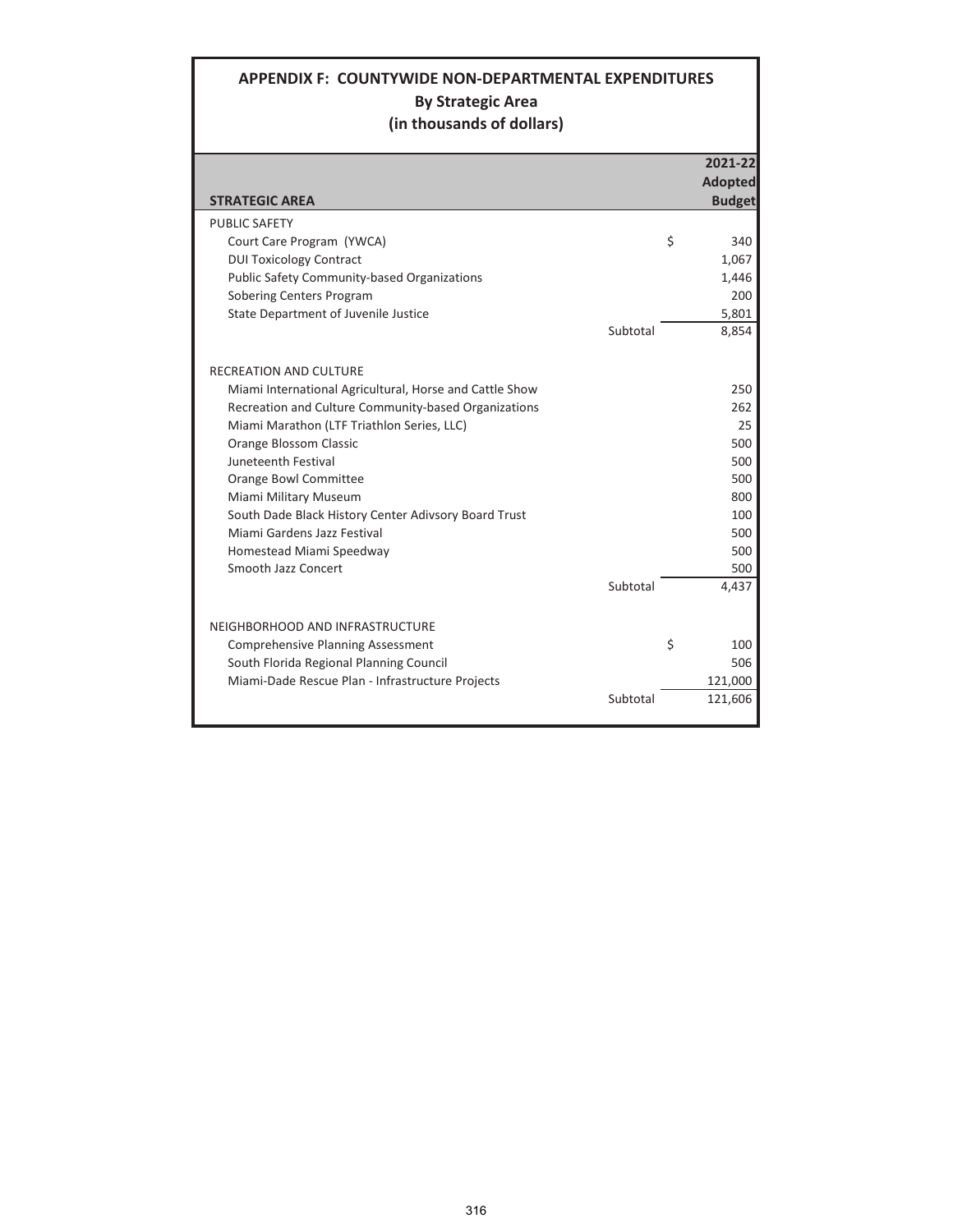## **APPENDIX F: COUNTYWIDE NON-DEPARTMENTAL EXPENDITURES By Strategic Area (in thousands of dollars)**

|                                                                            | 2021-22        |
|----------------------------------------------------------------------------|----------------|
|                                                                            | <b>Adopted</b> |
| <b>STRATEGIC AREA</b>                                                      | <b>Budget</b>  |
| <b>HEALTH AND SOCIETY</b>                                                  |                |
| Alliance for Aging                                                         | \$<br>220      |
| <b>Child Care Center Trust</b>                                             | 30             |
| Child Protection Team (University of Miami)                                | 175            |
| Community-based Organizations, including Food Programs                     | 15,444         |
| County ID Program Study                                                    | 200            |
| <b>Health Council of South Florida</b>                                     | 33             |
| Miami-Dade Age-Friendly Initiative (Health Foundation of South Florida)    | 50             |
| Inmate Medical                                                             | 1,300          |
| Labor Standards Co-Enforcement Program (CORE Alliance)                     | 200            |
| Medicaid                                                                   | 49,725         |
| Medicaid Reimbursement from Public Health Trust                            | (30,000)       |
| Miami Ventures Program (Beacon Council)                                    | 1,000          |
| <b>Children's Savings Account</b>                                          | 1,000          |
| Temporary Protected Status Partners (Hispanic Unity of Florida and Haitian |                |
| Neighborhood Center Sant La, Inc.)                                         | 1,000          |
| <b>Public Guardianship</b>                                                 | 2,728          |
| South Florida Behavioral Network                                           | 1,000          |
| Subtotal                                                                   | 44,105         |
| ECONOMIC DEVELOPMENT                                                       |                |
| <b>CRA Studies</b>                                                         | \$<br>200      |
| EDA Grant (Global Entrepreneurship Network)                                | 785            |
| Employ Miami-Dade Program (NANA and SantLa)                                | 700            |
| Film Incentive Program                                                     | 400            |
| Laurel Wilt Program (Florida Avocado Administrative Committee)             | 150            |
| Mom and Pop Business Grants                                                | 1,044          |
| Summer Youth Employment Program                                            | 1,000          |
| Miami-Dade Rescue Plan - Econonmic and Social Projects                     | 59,000         |
| South Pointe Interlocal Payment                                            | 10,773         |
| <b>Tax Increment Financing</b>                                             | 61,653         |
| Subtotal                                                                   | 135,705        |
|                                                                            |                |